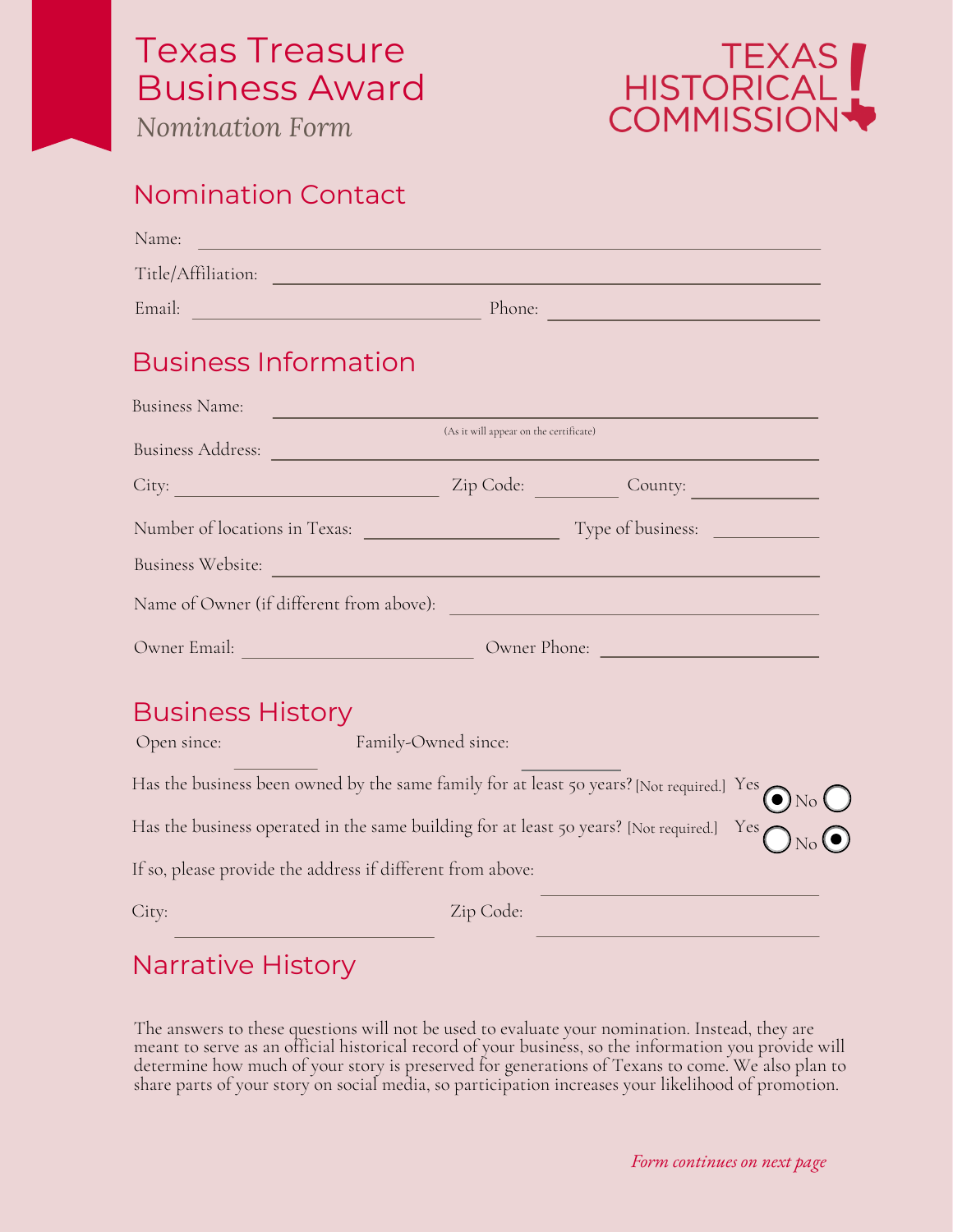# Narrative History, continued

Please type your answers on a separate page and attach with your nomination form. Each answer should not exceed 200 words. The required questions are marked by an asterisk (\*) following the question.

- Tell us about your business. What services or goods does it provide? Who are your customers? What differentiates your business from others like it?\* 1.
- How has the industry changed since your business first opened?\* 2.
- Describe your community. What makes your town different from other towns in Texas and how is your business a reflection of your community?\* 1. 3.
- How did your business get its name? Is there an interesting story behind it? 4.
- Can you share some stories about memorable customers you've had over the years or important relationships you've established in the community? 5.
- Every building has its quirks and can tell its own story. Does your building have a backstory or a personality of its own? 6.

#### Required Documentation

Please provide documentation that verifies the business is at least fifty years old. Do not mail original documents; we will not mail them back. The documents should contain both a date and the current or former name of the business. Common forms of proof include:

| Ledger pages                         |  |
|--------------------------------------|--|
| Newspaper advertisements or articles |  |
| Board meeting minutes                |  |
| Invoices or bills                    |  |
| Checks.                              |  |
| State licenses                       |  |

·Flyers or brochures (dated) ·City directory listings ·Census records ·Tax records ·Real estate records/deeds ·Business charters

It is not necessary to provide an example of each document above. One or two documents that meet our criteria should be enough to prove that the business is eligible for this award.

### Signature Authorization

I am authorized to submit this application on behalf of the above-named business and represent that they will proudly and publicly display the Texas Treasure Business Award if selected to receive this honor. The Texas Historical Commission has permission to publish images submitted in the supporting materials to promote the Texas Treasure Business Award program.

Nominator Signature: Date: